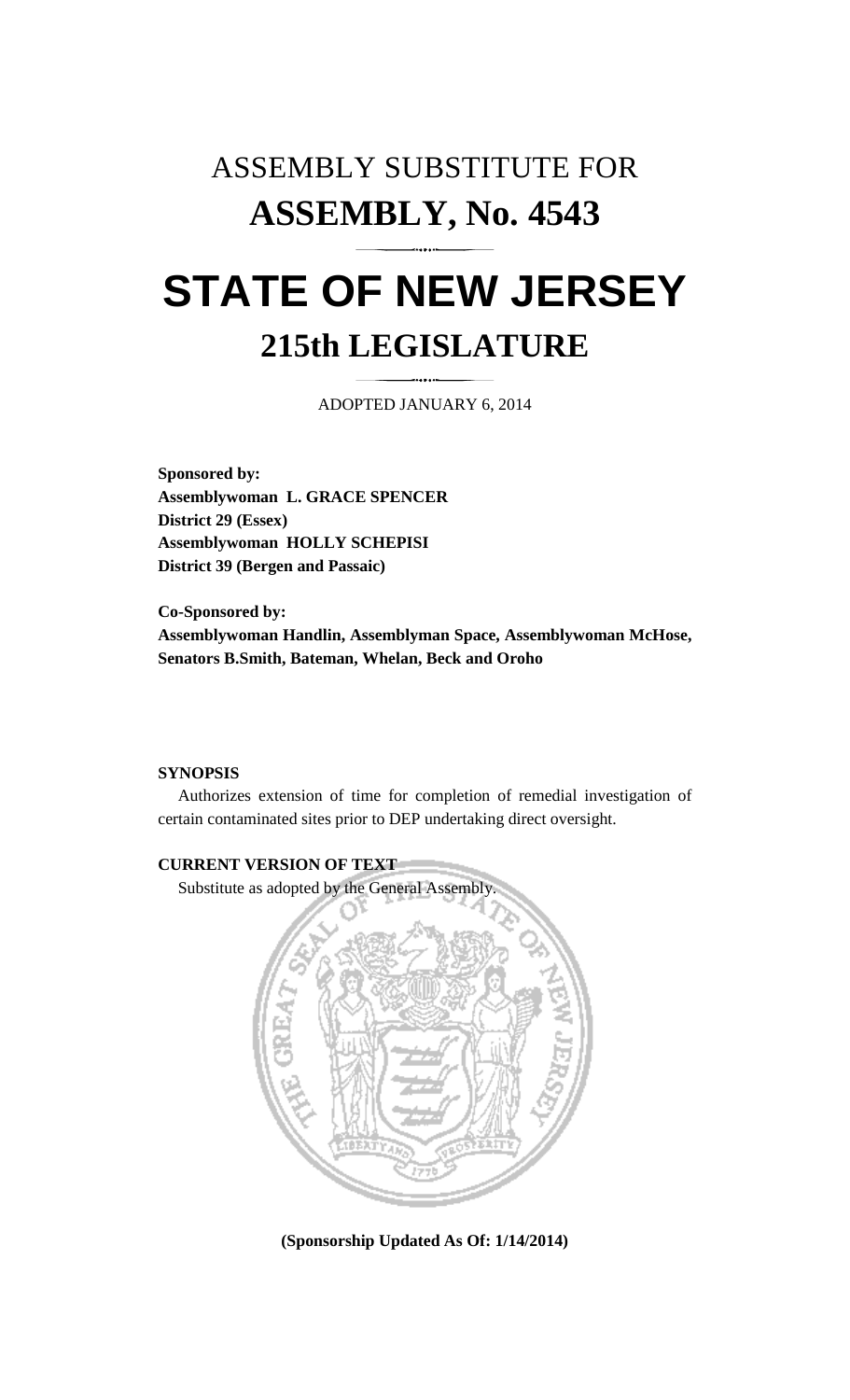## AC for **A4543** SPENCER, SCHEPISI

 $\mathcal{D}_{\mathcal{L}}$ 

1 **AN ACT** concerning oversight of contaminated sites, and amending 2 and supplementing P.L.2009, c.60.

3

4 **BE IT ENACTED** *by the Senate and General Assembly of the State*  5 *of New Jersey:* 

6

7 1. (New section) a. Except as provided in subsection b. or c. 8 of this section, for any site subject to the provisions of paragraph 9 (3) of subsection a. of section 27 of P.L.2009, c.60 (C.58:10C-27), 10 upon application by a person responsible for conducting the 11 remediation, an extension of time until May 7, 2016 shall be 12 provided to allow for the completion of the remedial investigation 13 prior to the department taking direct oversight provided that the 14 applicant continues to comply with the conditions imposed pursuant 15 to this subsection. The applicant shall certify, in a document 16 submitted electronically by the licensed site remediation 17 professional retained by the applicant, that the following conditions 18 have been met:

19 (1) a licensed site remediation professional has been retained to 20 conduct a remediation of the site;

21 (2) any remediation requirements included in mandatory 22 remediation timeframes adopted pursuant to section 28 of P.L.2009, 23 c.60 (C.58:10C-28), for the site have been met at the time of the 24 certification;

25 (3) technically complete submissions have been made in 26 compliance with all rules and regulations for site remediation, as 27 applicable, for the (a) initial receptor evaluation, (b) immediate 28 environmental concern source control report, (c) light non-aqueous 29 phase liquid interim remedial measure report, (d) preliminary 30 assessment report, and (e) site investigation report;

31 (4) a remediation funding source has been established, if 32 required of the applicant by section 25 of P.L.1993, c.139 33 (C.58:10B-3);

34 (5) if a remediation funding source is not required to be 35 established by the applicant pursuant to law, then a remediation 36 trust fund for the estimated cost of the remedial investigation has 37 been established pursuant to the standards established in section 25 38 of P.L.1993, c.139 (C.58:10B-3);

39 (6) any oversight costs imposed by the department, known at the 40 time of the application, and not in dispute on the date of enactment 41 of P.L. , c. (C. ) (pending before the Legislature as this bill), 42 have been paid to the department; and

43 (7) the annual fees imposed by the department for the 44 remediation and remediation funding source surcharges imposed

**EXPLANATION – Matter enclosed in bold-faced brackets** [**thus**] **in the above bill is not enacted and is intended to be omitted in the law.** 

**Matter underlined thus is new matter.**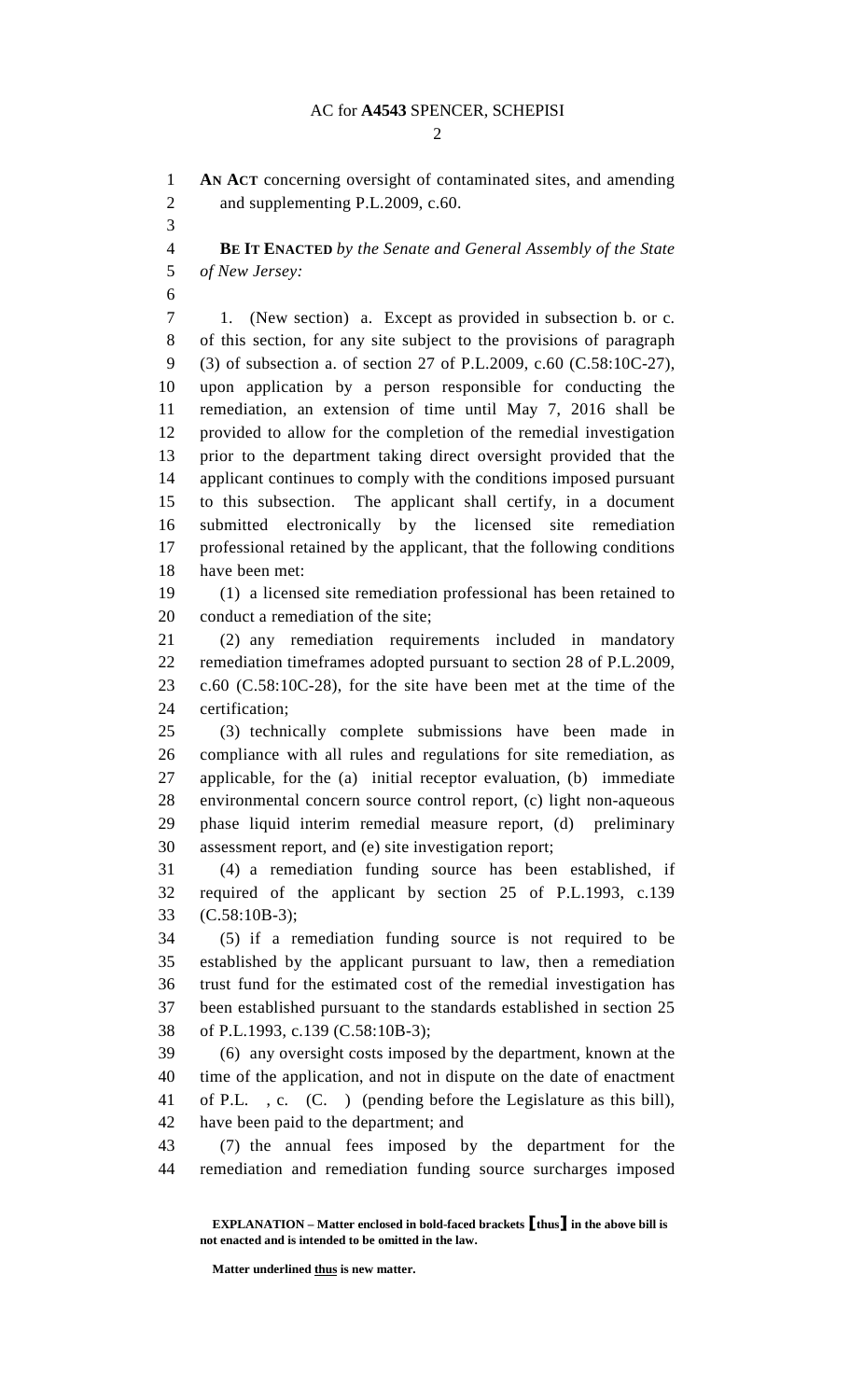3

1 pursuant to section 33 of P.L.1993, c.39 (C.58:10B-11) have been 2 paid to the department, as applicable.

3 An application pursuant to this subsection shall be submitted to 4 the department by March 7, 2014 or 30 days after the date of 5 enactment of P.L., c. (C.) (pending before the Legislature as 6 this bill), whichever is later.

7 b. For any site subject to the provisions of paragraph (3) of 8 subsection a. of section 27 of P.L.2009, c.60 (C.58:10C-27), if the 9 failure to complete the remedial investigation of the contaminated 10 site is due to a delay in the provision of State financial assistance 11 for the remediation from the Hazardous Discharge Site Remediation 12 Fund, upon application by a person responsible for conducting the 13 remediation, an extension of time shall be provided to allow for the 14 completion of the remedial investigation prior to the department 15 taking direct oversight, except as provided in subsection c. of this 16 section. The applicant shall submit to the department a certification 17 that the person responsible for conducting the remediation filed a 18 technically and administratively complete application for funding 19 prior to March 7, 2014 or 30 days after the date of enactment of 20 P.L. , c. (C. ) (pending before the Legislature as this bill), 21 whichever is later, qualifies for funding, and remains eligible for 22 funding. Every six months after the submission of the application 23 for the extension of time pursuant to this subsection, the applicant 24 shall submit to the department a certification with an update on the 25 status of the funding application.

26 The extension of time for the completion of a remedial 27 investigation of a contaminated site prior to the department taking 28 direct oversight of the remediation pursuant to this subsection shall 29 be no more than two years after receipt of funding, or no more than 30 two years after the applicant is no longer eligible for funding.

31 An application for an extension of time pursuant to this 32 subsection shall be submitted to the department by March 7, 2014 33 or 30 days after the date of enactment of P.L. , c. (C. ) (pending 34 before the Legislature as this bill), whichever is later.

35 c. An application submitted pursuant to subsection a. or b. of 36 this section shall be deemed approved upon receipt by the 37 department. The department may undertake direct oversight of a 38 remediation if, at any time during the extension of time: (1) the 39 conditions imposed pursuant to subsection a. or b. of this section, as 40 the case may be, are no longer met; or (2) the person responsible for 41 conducting the remediation fails to meet a mandatory remediation 42 timeframe after submission of the certification submitted pursuant 43 to this section. The department shall so notify the person 44 responsible for conducting the remediation, in writing, that the 45 extension of time for completion of the remedial investigation is 46 revoked because of the applicant's failure to continue to comply 47 with the conditions required, or the applicant's failure to submit one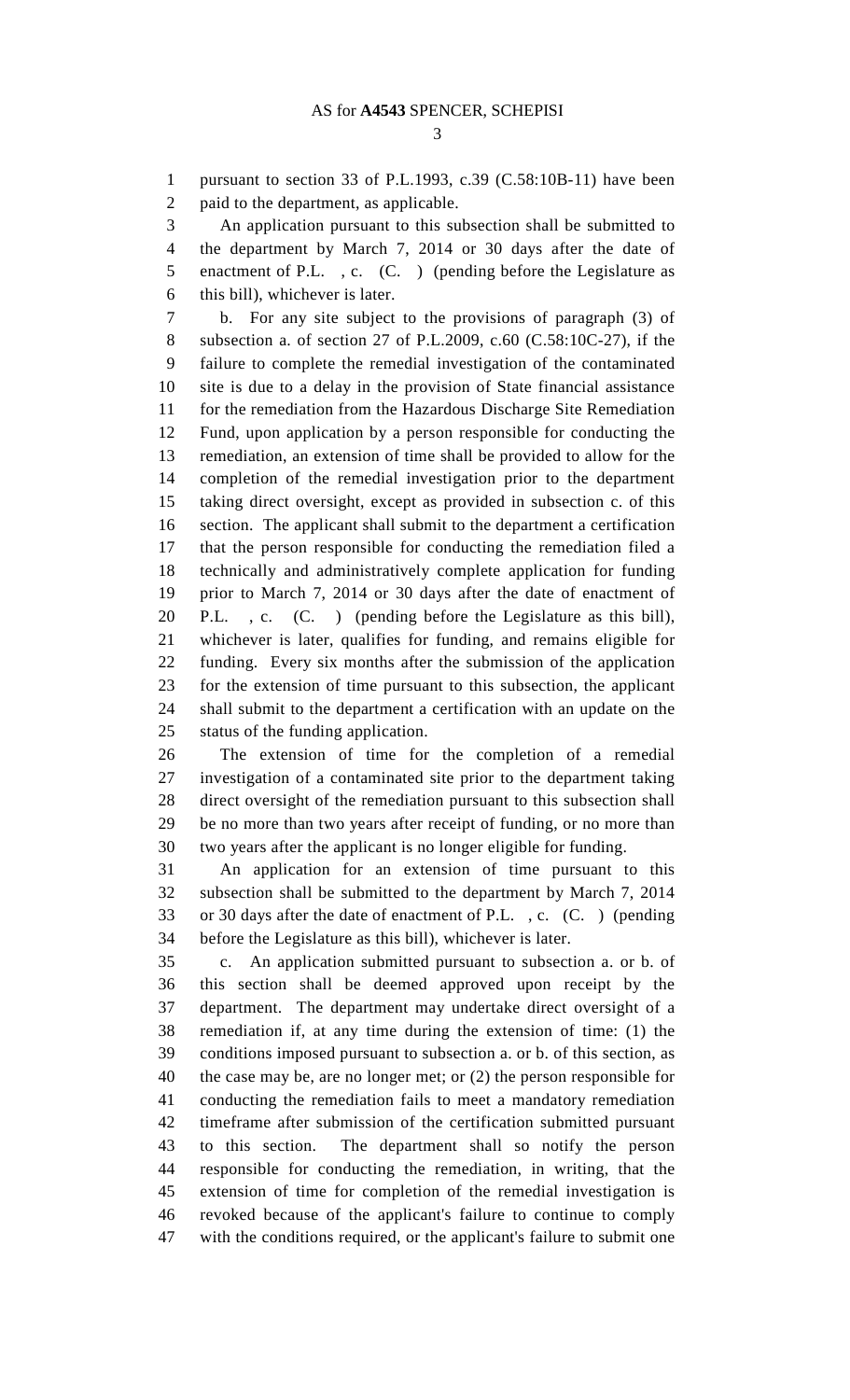4

1 or more of the certifications required pursuant to subsection a. or b. 2 of this section, or that the information included in a certification is 3 incomplete, incorrect, false, or otherwise deficient. 4 d. The department shall provide notice on its internet website 5 of any extensions provided pursuant to this section. In the notice, 6 the department shall provide the name and location of the site for 7 which the extension is provided and the length of the extension of 8 time. 9 10 2. Section 27 of P.L.2009, c.60 (C.58:10C-27) is amended to 11 read as follows: 12 27. a. **[The]** Except as provided in section 1 of P.L., c. (C.) 13 (pending before the Legislature as this bill), the department shall 14 undertake direct oversight of a remediation of a contaminated site 15 under the following conditions: 16 (1) the person responsible for conducting the remediation has a 17 history of noncompliance with the laws concerning remediation, or 18 any rule or regulation adopted pursuant thereto, that includes the 19 issuance of at least two enforcement actions after the date of 20 enactment of P.L.2009, c.60 (C.58:10C-1 et al.) during any five-21 year period concerning a remediation; 22 (2) the person responsible for conducting the remediation at a 23 contaminated site has failed to meet a mandatory remediation 24 timeframe or an expedited site specific timeframe adopted by the 25 department pursuant to section 28 of P.L.2009, c.60 (C.58:10C-28), 26 including any extension thereof granted by the department, or a 27 schedule established pursuant to an administrative order or court 28 order; or 29 (3) unless a longer period has been ordered by a court, the 30 person responsible for conducting the remediation has, prior to the 31 date of enactment of P.L.2009, c.60 (C.58:10C-1 et al.), failed to 32 complete the remedial investigation of the entire contaminated site 33 10 years after the discovery of a discharge at the site and has failed 34 to complete the remedial investigation of the entire contaminated 35 site within five years after the date of enactment of P.L.2009, c.60 36 (C.58:10C-1 et al.). 37 As used in this subsection, "enforcement action" means an 38 administrative order, a notice of civil administrative penalty, or a 39 court order. 40 b. The department may undertake direct oversight of a 41 remediation of a contaminated site under the following conditions: 42 (1) the contamination at the site includes chromate chemical 43 production waste; 44 (2) the department determines that more than one 45 environmentally sensitive natural resource has been injured by 46 contamination from the site;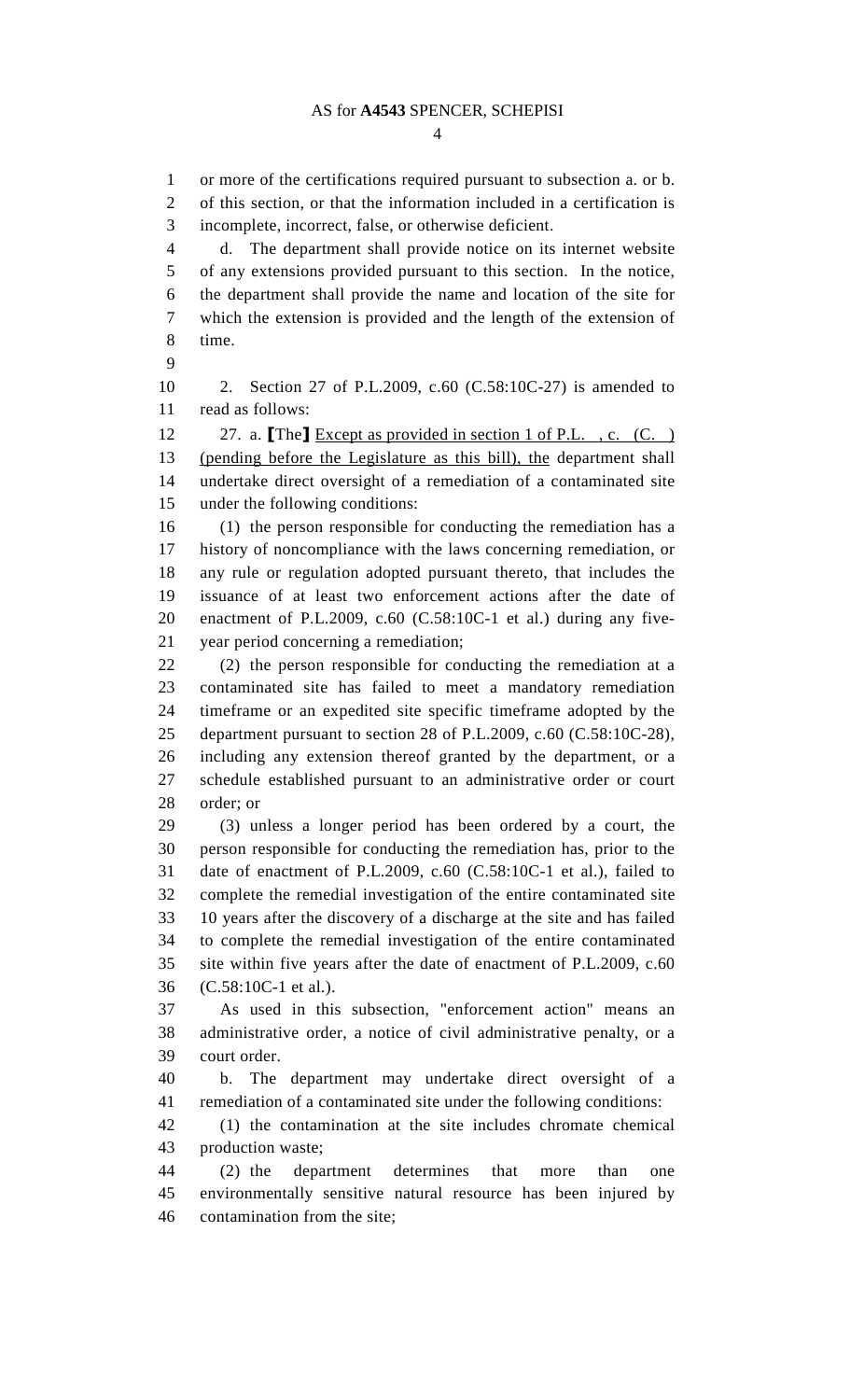1 (3) the site has contributed to sediments contaminated by 2 polychlorinated biphenyl, mercury, arsenic, or dioxin in a surface 3 water body; or

4 (4) the site is ranked by the department in the category requiring 5 the highest priority pursuant to the ranking system developed 6 pursuant to section 2 of P.L.1982, c.202 (C.58:10-23.16).

7 c. For any site subject to direct oversight by the department 8 pursuant to this section:

9 (1) the department shall review each document submitted by a 10 licensed site remediation professional and shall approve or deny the 11 submission;

12 (2) a feasibility study shall be performed and submitted to the 13 department for approval;

14 (3) the department shall select the remedial action for the site;

15 (4) the person responsible for conducting the remediation shall 16 establish a remediation trust fund pursuant to section 25 of 17 P.L.1993, c.139 (C.58:10B-3) in the amount of the estimated cost of 18 the remediation;

19 (5) all disbursements of funds from the remediation trust fund 20 shall require prior approval by the department;

21 (6) all submissions prepared by the licensed site remediation 22 professional concerning the remediation required by the department 23 shall be provided simultaneously to the department and the person 24 responsible for conducting the remediation; and

25 (7) the person responsible for conducting the remediation shall 26 implement a public participation plan approved by the department 27 to solicit public comment from the members of the surrounding 28 community concerning the remediation of the site.

29 d. The department shall issue guidelines establishing specific 30 criteria for the conditions under which a site may be subject to 31 direct oversight pursuant to subsection b. of this section.

32 e. (1) Any oversight procedure, remedy, or other obligation in 33 P.L.2009, c.60 (C.58:10C-1 et al.) shall not affect a remediation 34 conducted pursuant to and in compliance with a settlement of 35 litigation to which the department is a party if the settlement (a) 36 occurred prior to the date of enactment of P.L.2009, c.60 37 (C.58:10C-1 et al.), or (b) is a settlement of litigation pending on 38 the date of enactment of P.L.2009, c.60 (C.58:10C-1 et al.).

39 (2) For any litigation pending or settled on the date of enactment 40 of P.L.2009, c.60 (C.58:10C-1 et al.), concerning a remediation 41 performed pursuant to the "Resource Conservation and Recovery 42 Act," 42 U.S.C. s.6921 et seq., nothing in P.L.2009, c.60 43 (C.58:10C-1 et al.) shall affect an oversight procedure, remedy, or 44 other obligation imposed by a federal administrative order or 45 federal court order.

46 (cf: P.L.2009, c.60, s.27)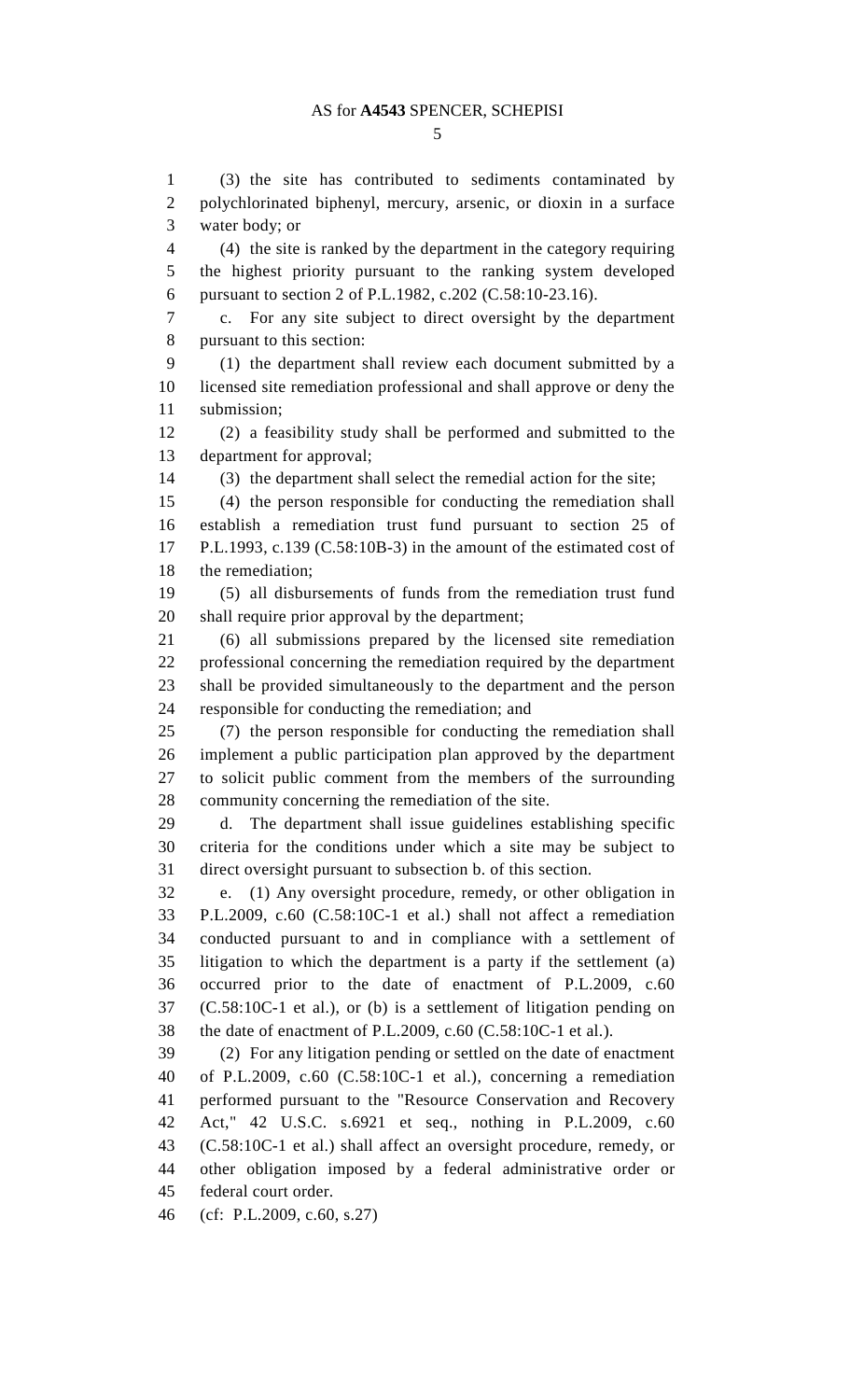6

1 3. This act shall take effect immediately.

2 3

5

## 4 STATEMENT

6 This floor substitute would allow an extension of time for the 7 completion of a remedial investigation to a person responsible for 8 conducting a remediation of a contaminated site under certain 9 circumstances. Current law requires the Department of 10 Environmental Protection to assume direct oversight of a cleanup if 11 the person responsible for conducting a remediation has, prior to the 12 date of enactment of P.L.2009, c.60 (C.58:10C-1 et seq.) (i.e., May 13 7, 2009), failed to complete the remedial investigation of the site 14 within 10 years after the date of discovery of a discharge at the site 15 and has failed to complete the remedial investigation of the site 16 within five years after May 7, 2009. This bill would authorize 17 additional time for the completion of the remedial investigation of a 18 site prior to the department undertaking oversight of the 19 remediation under certain circumstances.

20 First, an additional two years for the completion of the remedial 21 investigation of a site prior to the department undertaking oversight 22 of the remediation, until May 7, 2016, would be authorized if the 23 person responsible for conducting the remediation certifies, in a 24 document submitted electronically by the licensed site remediation 25 professional retained by the applicant, that certain conditions have 26 been met regarding the remediation. The applicant must certify 27 that: (1) a licensed site remediation professional has been retained 28 to conduct a remediation of the site; (2) any remediation 29 requirements included in mandatory remediation timeframes 30 adopted pursuant to section 28 of P.L.2009, c.60 (C.58:10C-28), for 31 the site have been met at the time of the certification; (3) 32 technically complete submissions have been made in compliance 33 with all rules and regulations for site remediation, as applicable, for 34 the initial receptor evaluation, immediate environmental concern 35 source control report, light non-aqueous phase liquid interim 36 remedial measure report, preliminary assessment report, and site 37 investigation report; (4) a remediation funding source has been 38 established, if required of the applicant by section 25 of P.L.1993, 39 c.139 (C.58:10B-3); (5) if a remediation funding source is not 40 required to be established by the applicant pursuant to law, then a 41 remediation trust fund for the estimated cost of the remedial 42 investigation has been established pursuant to the standards 43 established in section 25 of P.L.1993, c.139 (C.58:10B-3); (6) any 44 oversight costs imposed by the department, known at the time of the 45 application, and not in dispute on the date of enactment of the bill 46 into law, have been paid to the department; and (7) the annual fees 47 imposed by the department for the remediation and remediation